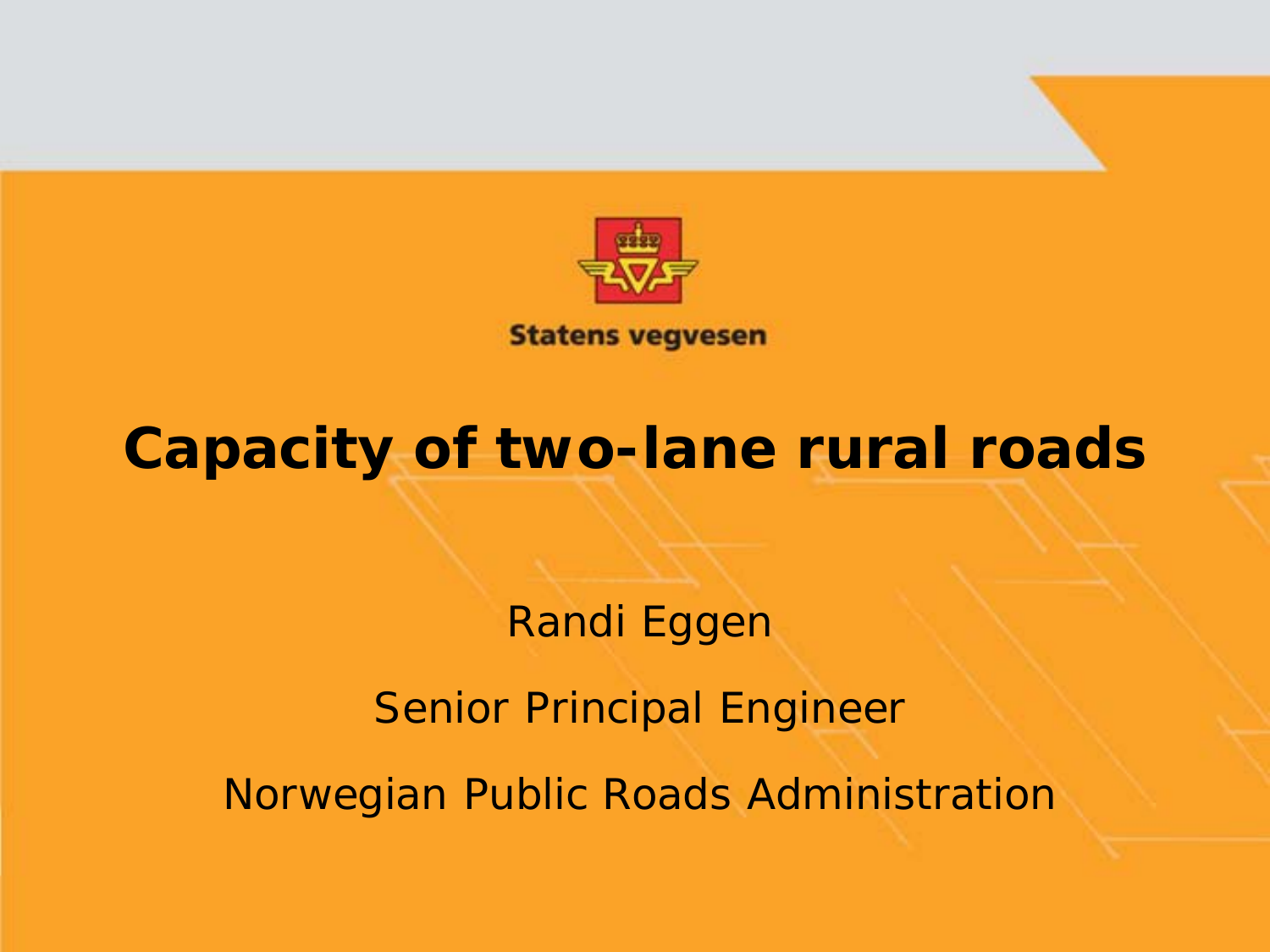# **Capacity**

- ..is a neglected field which we are about to set to work again
- Our guidelines are from 1990 and need to be updated
- Traffic is growing and we need to update our knowledge

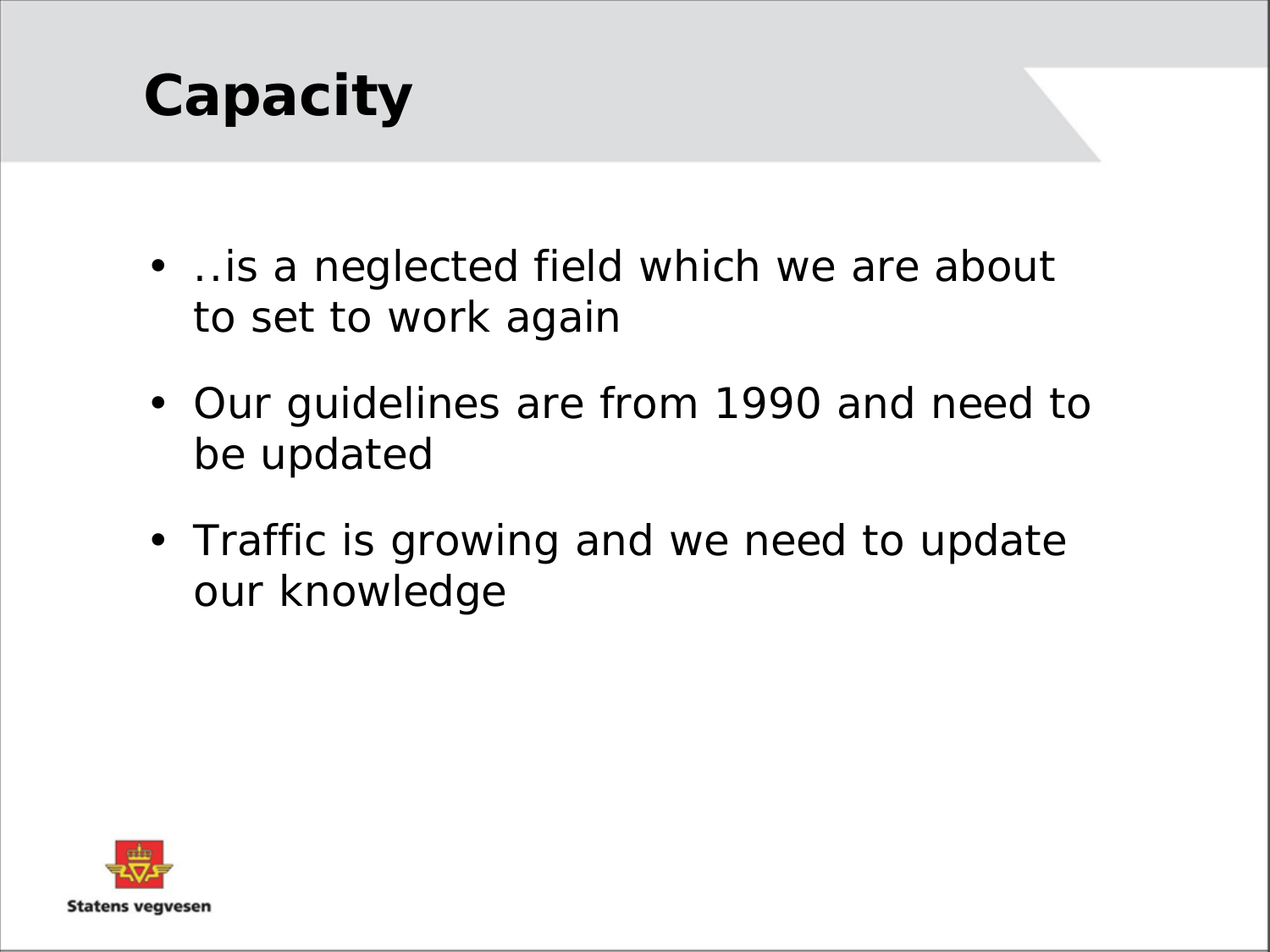## **Maximum capacity**

- 2-lane roads: 2800 veh/h in bouth directions
- Several lane roads: 2000 veh/h per lane

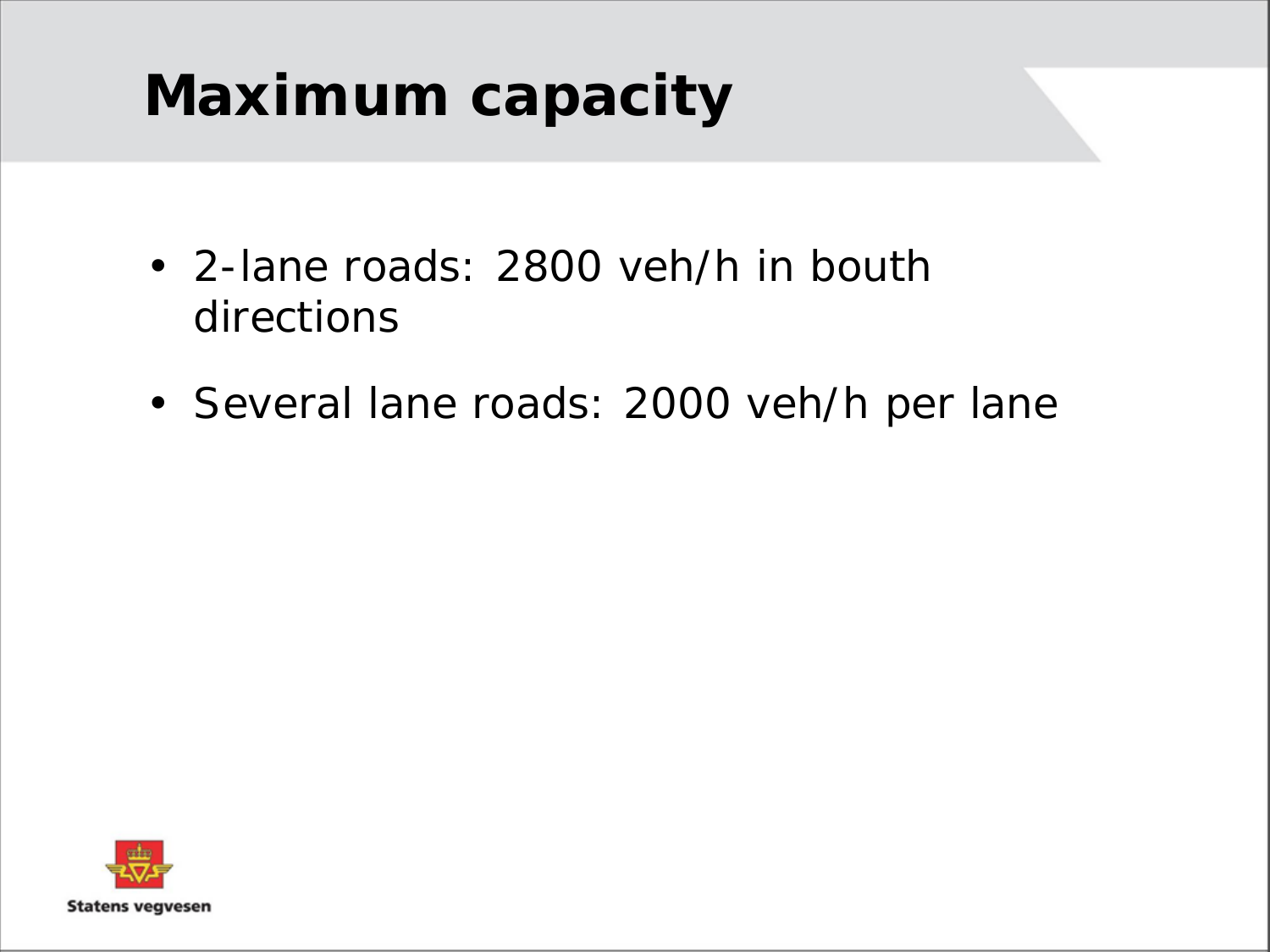## **The norwegian guidelines**

| <b>VEGSTREKNINGER</b> |                |                             |  |
|-----------------------|----------------|-----------------------------|--|
|                       |                |                             |  |
|                       | $2 - 1$        |                             |  |
| $T = 3$               | $\overline{1}$ | <b>Inc. That This Deads</b> |  |
|                       |                |                             |  |
|                       |                |                             |  |



#### Road section **Intersection**

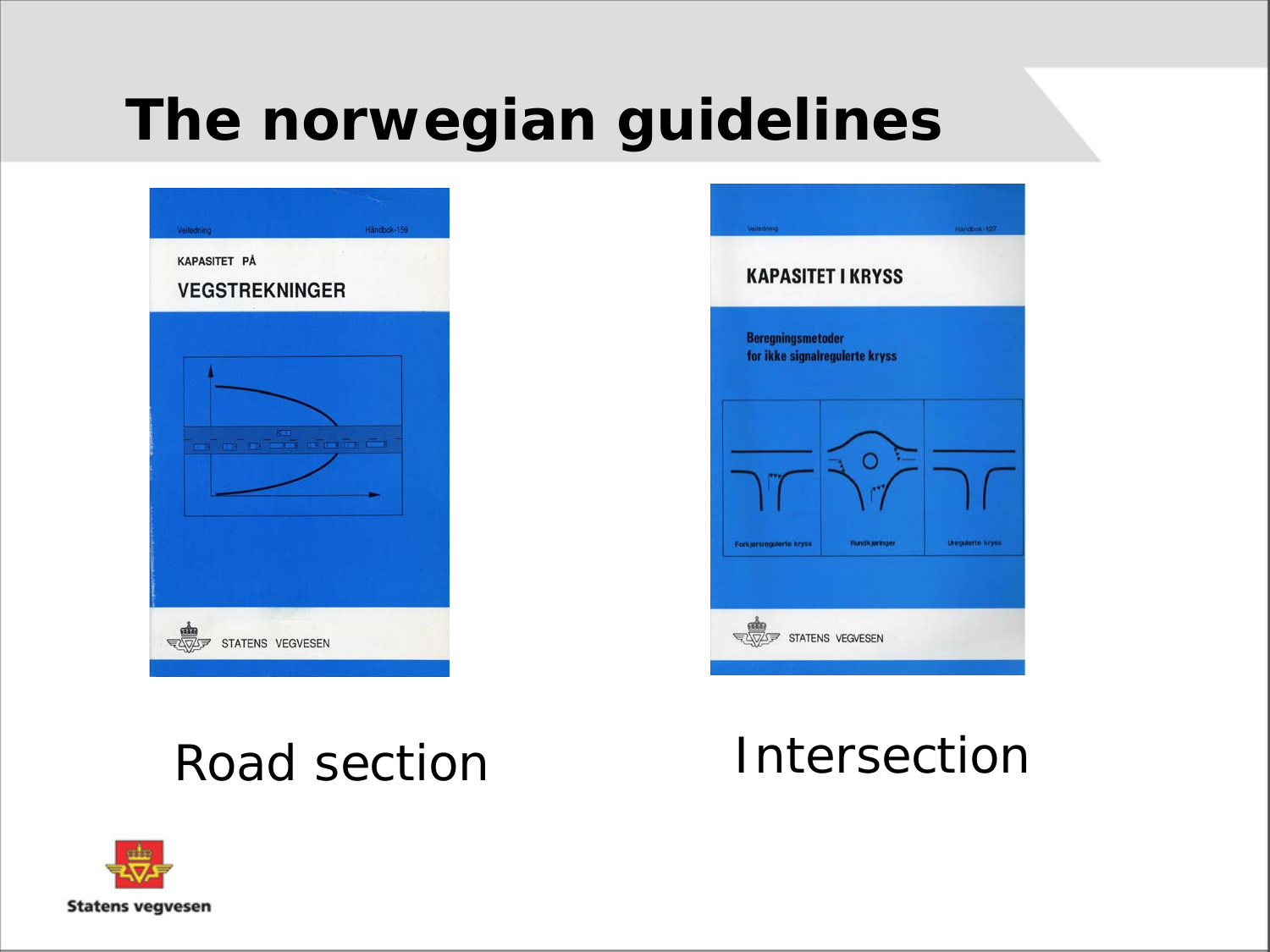# **Capasity on road sections**

- Based on a method developed about 1990 based on HCM from 1985
- Needs desperately to be updated



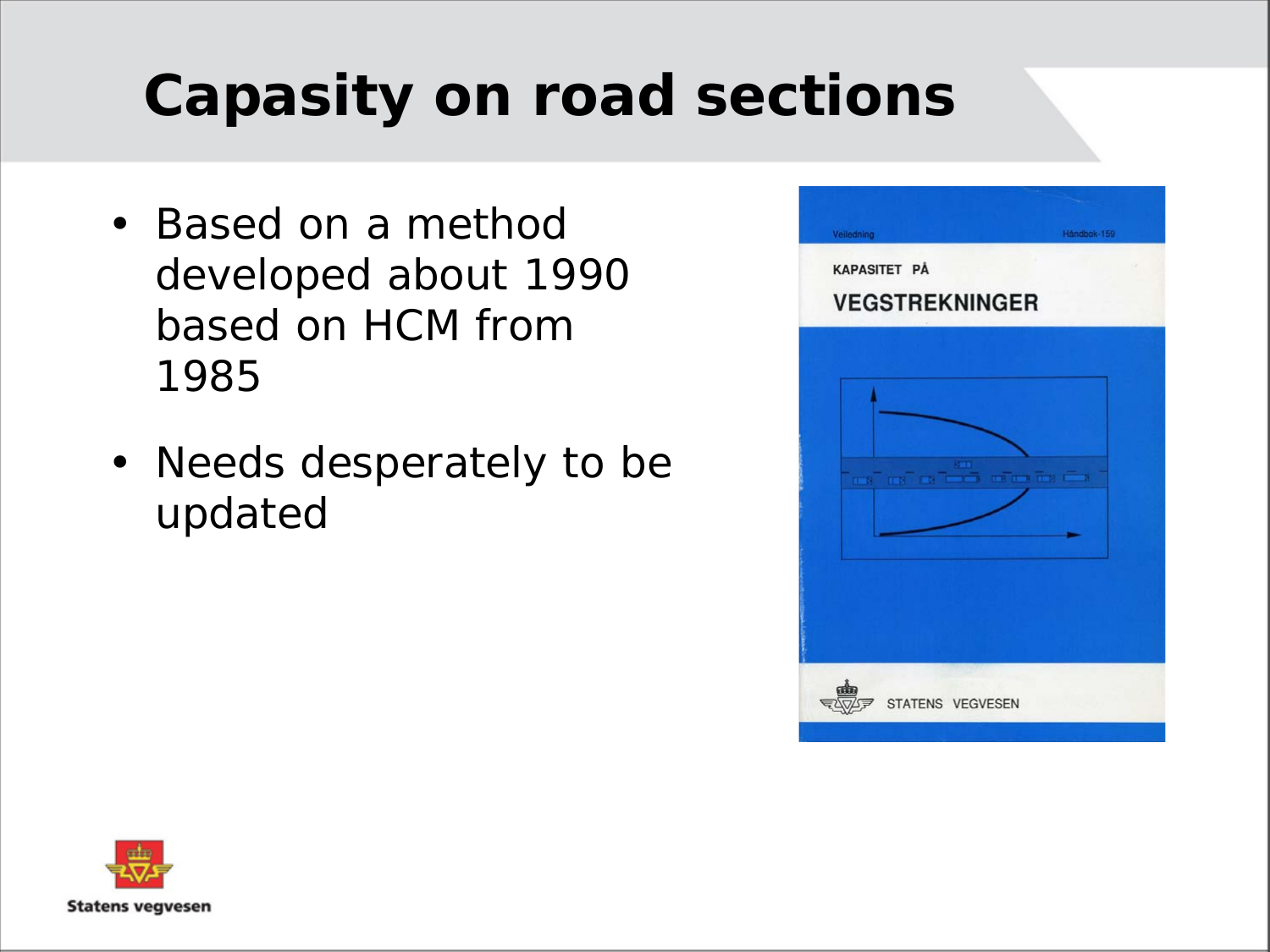# **Capacity in junctions**

- From 1985
- Based on manual methods
- Needs desperately to be updated



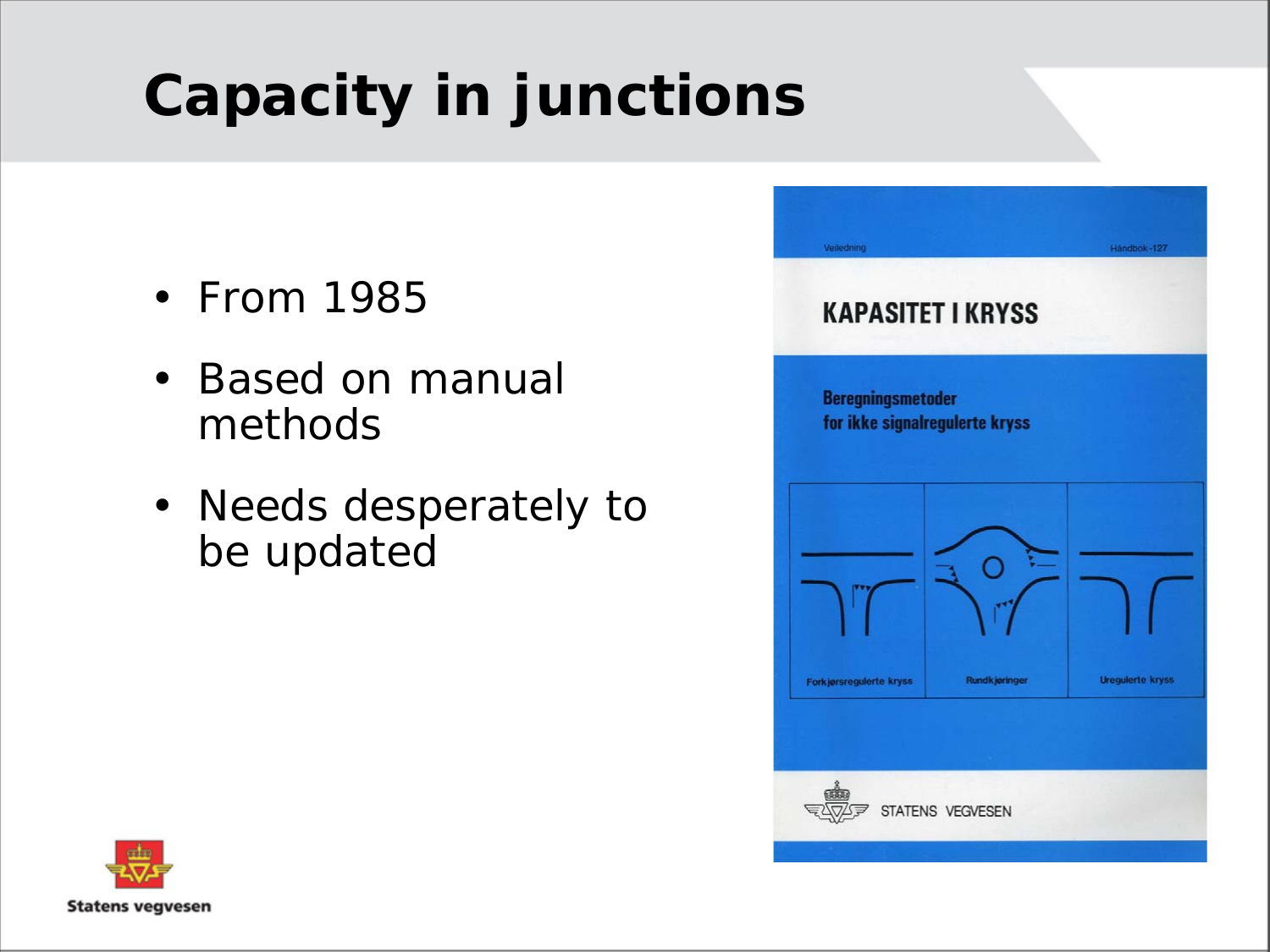## **Further development**

- Upgrade our methods based on the newest versions of HCM
- Capasity in junctions should probably be based on the SIDRA-model. But we need a good data base for nordic conditions.
- Simulating model for routs and traffic flow we have used CONTRAM. This model will not exist in the future.
- There are some alternativs available, but we dont have any experience with them.
- There exists no model for assessing service level on two lane roads

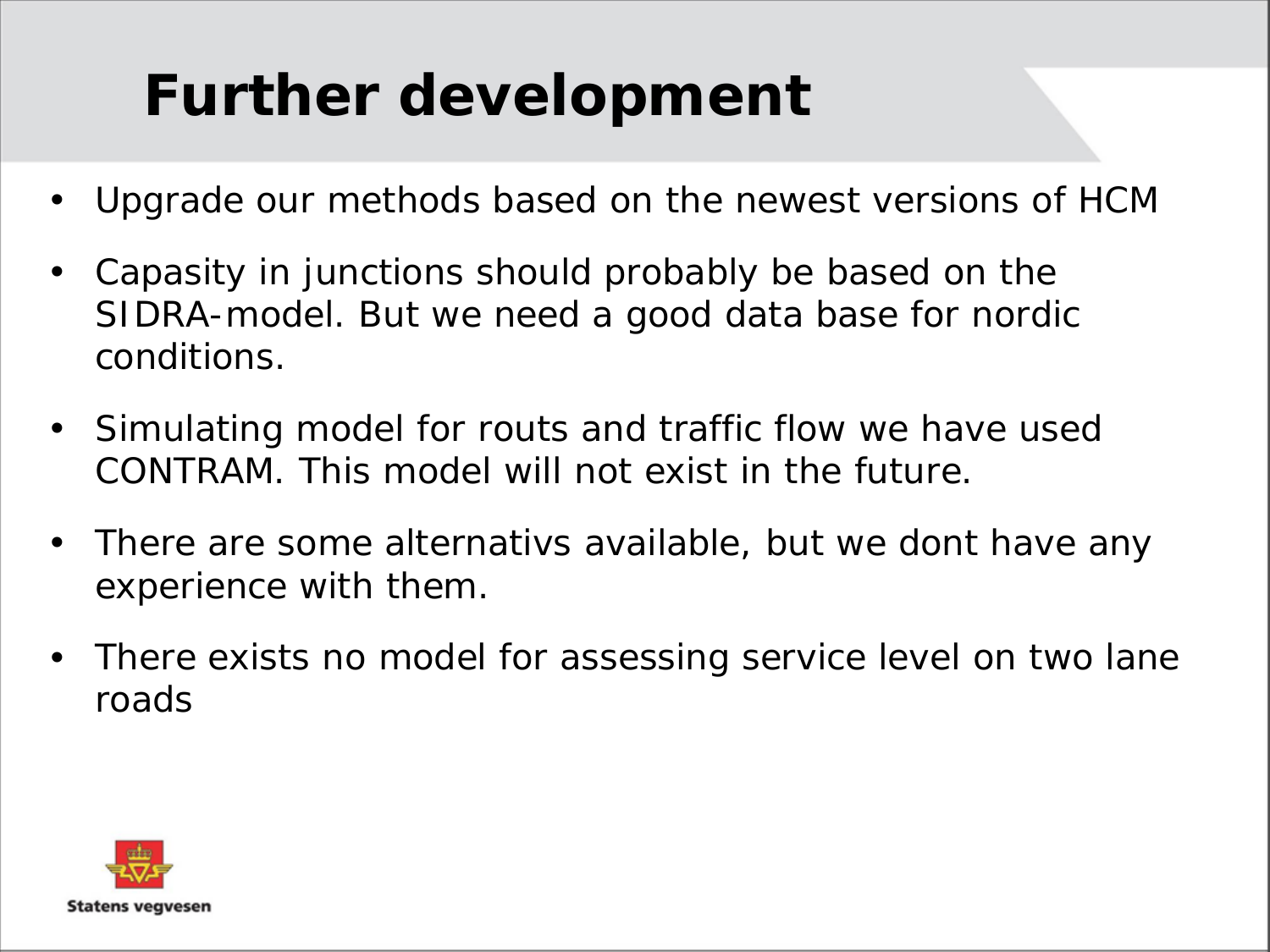### **Level of service**



















**Statens vegvesen**